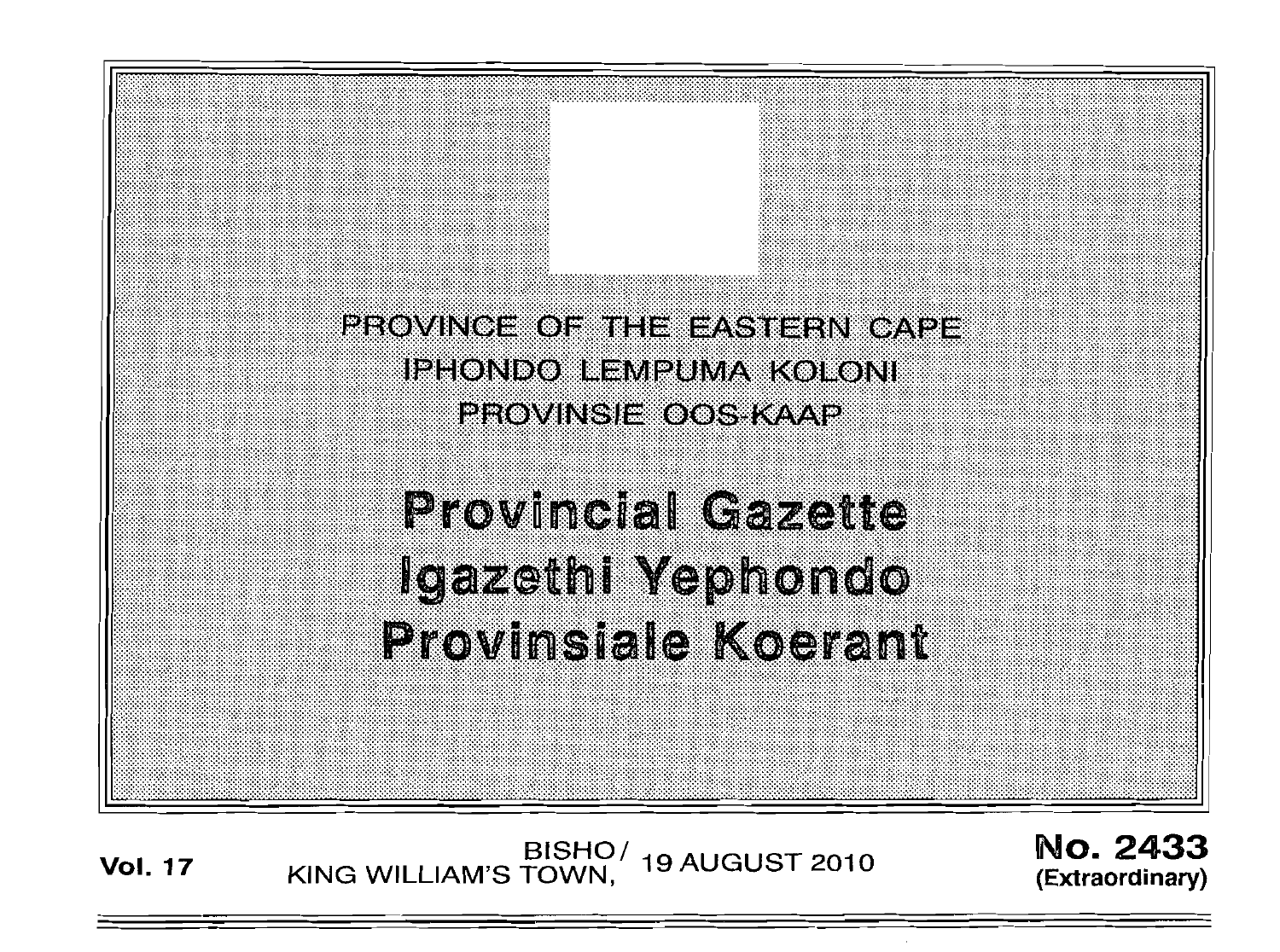### IMPORTANT NOTICE

The,Government Printing Works will not be held responsible for faxed documents not received due to errors on the fax machine or faxes received which are unclear or incomplete. Please be advised that an "OK" slip, received from a fax machine, will not be accepted as proof that documents were received by the GPW for printing. If documents are faxed to the GPW it will be the sender's responsibility to phone and confirm that the documents were received in good order.

Furthermore the Government Printing Works will also not be held responsible for cancellations and amendments which have not been done on original documents received from clients.

## CONTENTS • INHOUD

No. *Page Gazette*  No. No.

#### GENERAL NOTICE

283 Eastern Cape Liquor Act (10/2003): Lodgement of applications for registration .......................................................... . 3 2433